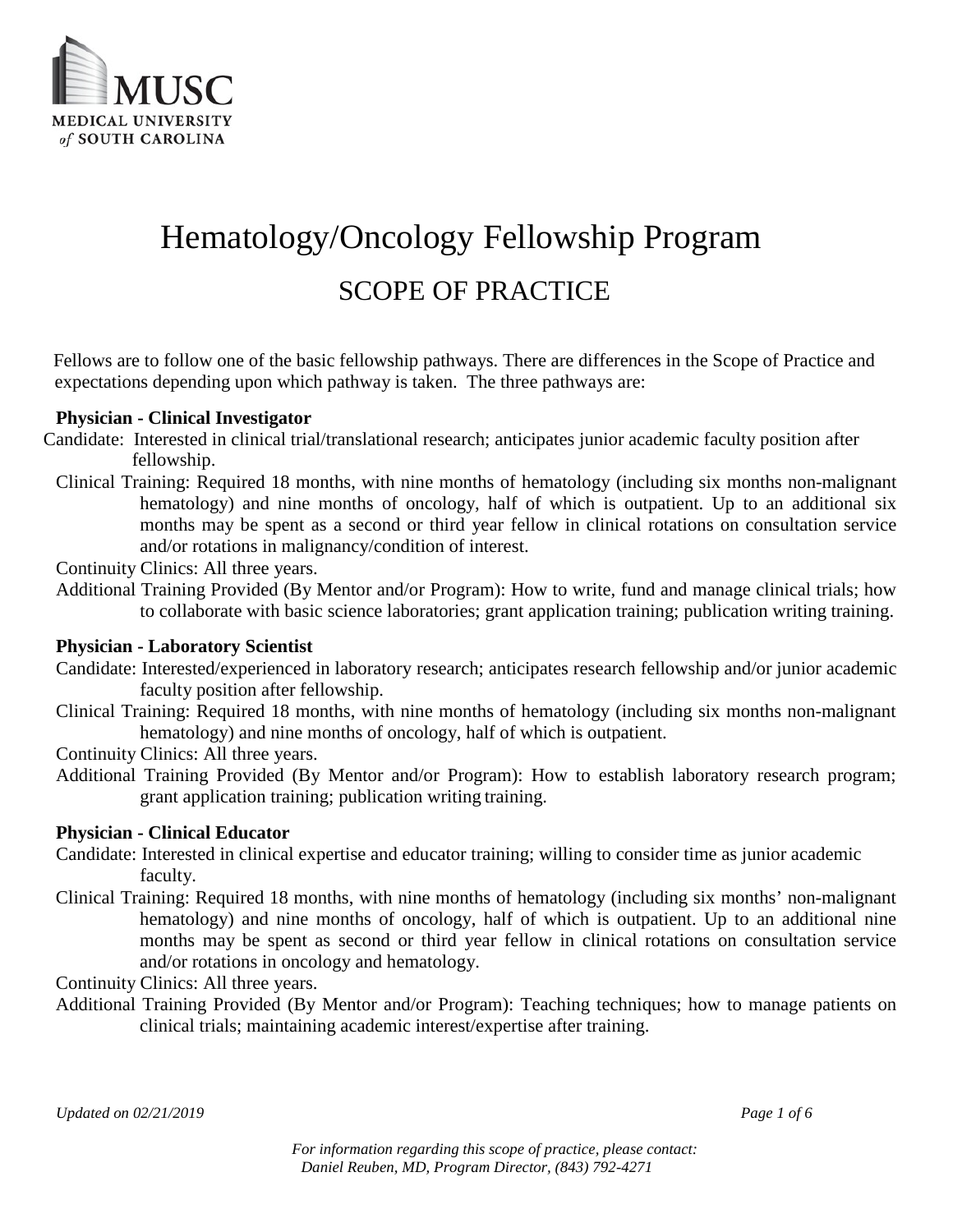

### **PGY-4**

During the PGY-4 year, fellows are to gain a base experience with all phases of hematology and oncology including: non-neoplastic hematology, hematologic malignancies, bone marrow transplantation and solid tumor oncology. This year is primarily clinical, although may be modified to fit individual needs.

- Fellows spend up to four months on non-neoplastic hematology rotations, which include the Benign Hematology Consultation Service and/or rotations including activities in transfusion medicine, coagulation, hematologic pathology or apheresis. On the Benign Hematology Consultation Service, first year fellows are responsible for the evaluation of the inpatients for which hematology consultation has been requested. In collaboration with the supervising attending physician, the consult report is prepared and the fellow communicates with the requesting physician(s) as appropriate. For the consult patient who requires a specialty procedure, such as a bone marrow aspirate and biopsy, the consult fellow is responsible for coordination and performing the procedure and communicating the results (all is supervised by the attending physician).
- Fellows spend two three months on the Hematologic Malignancies Service. Fellows make decisions regarding diagnostic and therapeutic management as his or her knowledge and experience permit, with the help and guidance of the attending physician. Fellows also work in collaboration with nurse practitioners and physician assistants and supervise  $PGY$  1 – 3 residents. Care of the patients include:
	- o Preparation, or supervision, of a written admission history and physical examination and daily progress notes for all patients on the inpatient services.
	- o Entering patients into clinical trials, obtaining informed consent for treatment, and writing chemotherapy orders in keeping with training and as supervised by attending physicians, as well as discussing them with the house staff and nurses.
	- o Fellows round every morning with the attending physician and the house staffteam.

• Fellows spend two to three months on the Solid Tumor Oncology Service, which is comprised of patients specifically admitted to the Hospitalist/Oncology Co-Management Service, as well as patients admitted to other services for which oncology consultation has been requested. Typically, patients on the Hospitalist/Oncology Co-Management Service are established patients of the Division of Hematology/Oncology who are admitted for chemotherapy administration, or for management of complications of cancer or cancer therapy. In contrast, cancer patients on other services have not yet

*For information regarding this scope of practice, please contact: Daniel Reuben, MD, Program Director, (843) 792-4271*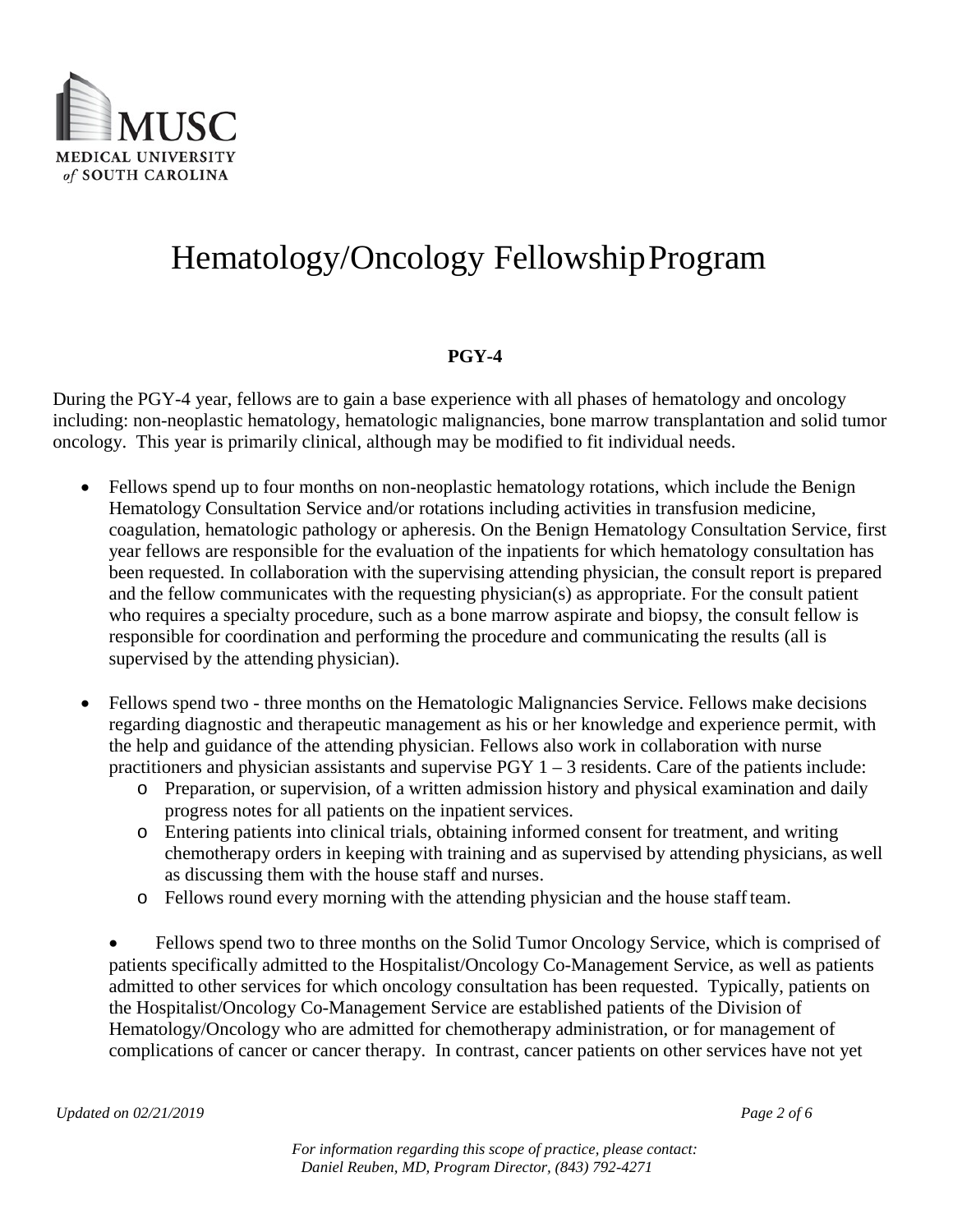

established care within the Division, or have been admitted for a chief complaint unrelated to their malignancy. Whether the patient is admitted to the Co-Management Service or another service, fellows make decisions regarding diagnostic and therapeutic management as his or her knowledge and experience permit, with the help and guidance of the attending physician. Care of the patients include:

- o Preparation of a written consult report, and communication with the primary team as appropriate. Daily progress notes are required on Co-Management patients, whereas progress notes are entered as needed for patients on other services.
- o Entering patients into clinical trials, obtaining informed consent for treatment, writing chemotherapy orders in keeping with training and as supervised by attending physicians, as well communicating with the primary team and nurses.
- o Fellows round daily with the attending physician.

Fellows spend up to four months in solid tumor oncology clinics, covering the major tumor types, including: Genitourinary Malignancies, Lung Cancer, Breast Cancer, and Gastrointestinal malignancies. Responsibilities for outpatient care include initial and follow-up evaluations, development of treatment recommendations, and documentation in a timely fashion in the electronic medical record. Fellows implement diagnostic and treatment plans, after discussion with and approval by the attending physicians. On average, four patients are initially seen in each half day clinic, with seven half day clinics per week. As time progresses, patient numbers increase.

- First year fellows have at least one continuity clinic weekly. Duration of this clinic is for a minimum of six months and may include non-neoplastic hematology, malignant hematology, and/or solid tumor oncology. Fellows have continuing responsibility for patients in their longitudinal clinics and serve as the primary physician whenever possible. Fellows' responsibilities for outpatient care include initial and follow-up evaluations, and development of treatment recommendations. Fellows implement diagnostic and treatment plans, after discussion with and approval by the attending physicians. On average, at least four patients are seen in each half day clinic initially. As time progresses, patient numbers increase.
- An elective month may be provided. During this month, fellows will be encouraged to spend time in research laboratories or working on clinical trials.
- Night, weekend, and holiday on-call coverage for Division patients and for emergency consultations are the responsibility of an attending physician, inpatient services, and fellows covering the Benign Hematology Consultation Service, the Hematologic Malignancies Service, the Solid Tumor Oncology Service, and the VA General Hematology/Oncology Service.
- Responsibilities may change as determined by fellow needs and educational opportunities.
- Research projects are to be initiated/completed as supervised and assisted by the Mentor and Fellowship

*Updated on 02/21/2019 Page 3 of 6*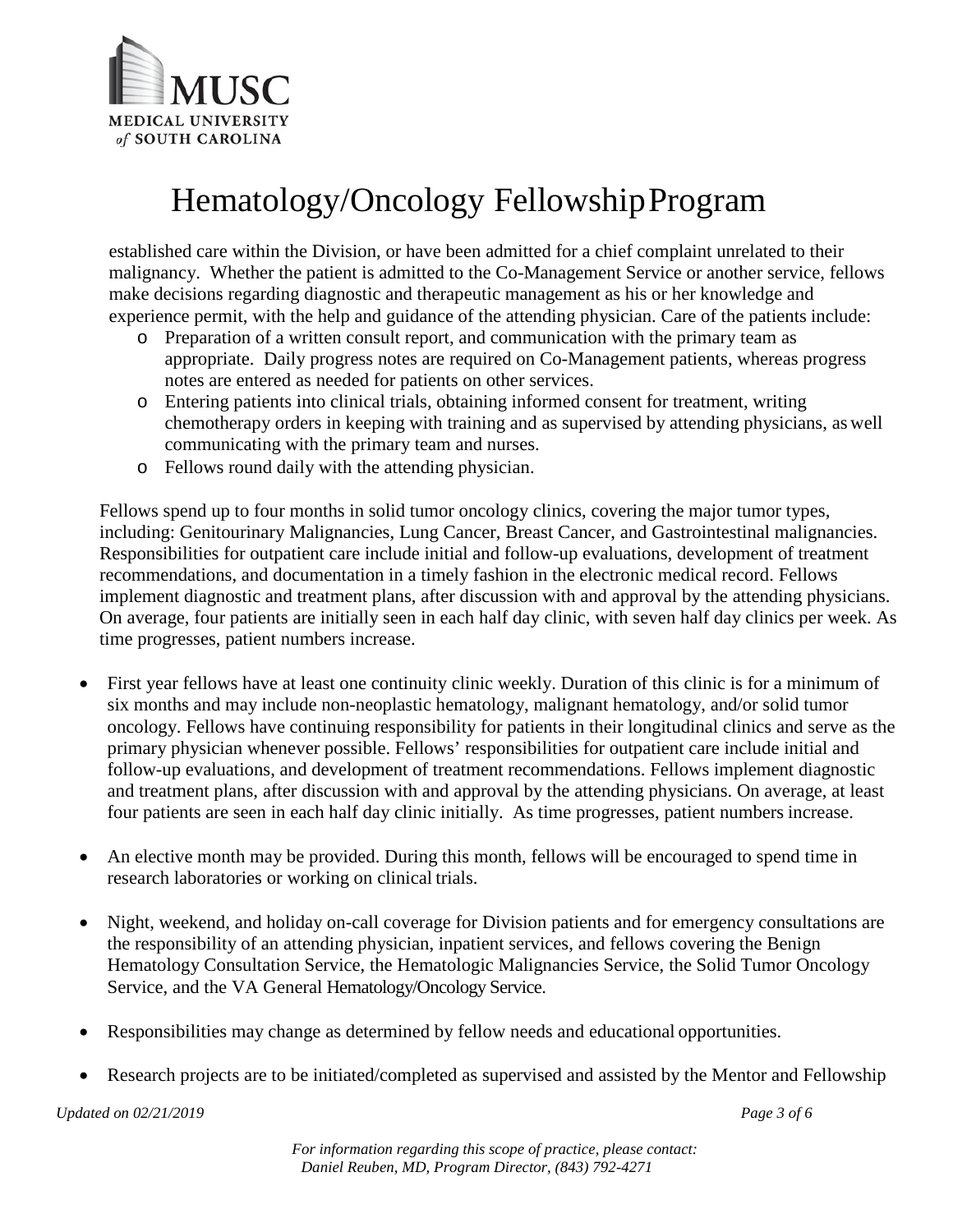

### **PGY-5**

During the PGY-5 year, fellows should expect to complete the required clinical rotations to meet board eligibility and to function with less guidance from attending physicians. Fellows pursuing a laboratory investigator track begin their laboratory work and fellows pursuing the clinical trial investigator track will finish the clinical trial preparation and initiate it, along with continuing to gain purposeful clinical experiences. Fellows pursuing a career track of clinical educator will continue with a year that is primarily clinical.

- Each second year fellow in the Division of Hematology/ Oncology spends two months on the General Hematology/Oncology service at the Ralph H. Johnson VA Medical Center with responsibilities similar to those of the first year fellow assigned to the inpatient and consult services at MUSC, except for progression in independence.
	- o Rounds are made daily with the subspecialty attending physician, and supervised care is provided for inpatients and for inpatient consultation patients.
	- o There is participation in the weekly non-longitudinal VA Hematology & Oncology Clinics. Fellows' responsibilities are essentially the same as in the longitudinal clinics except that the VA fellow is expected to handle matters of post-encounter care (e.g., following up on diagnostic tests).
- Each second year fellow will also have up to three months on the inpatient service, including one month on the Bone Marrow Transplant Service, one month on the Solid Tumor Oncology Service, and one month on the Hematologic Malignancies Service.
- Each second year fellow has at least one month of solid tumor oncology clinic rotations in order to complete their board requirements. Responsibility level is to increase and, on average, six to eight patients will be seen per half day clinic, with at least six half-day clinics per week.
- An additional month may be spent on the Solid Tumor Oncology Service or the Benign Hematology Service.
- Training in the management of ambulatory cancer patients continues throughout the second fellowship year with continued participation in weekly longitudinal clinics with increasing levels ofindependence.

*Updated on 02/21/2019 Page 4 of 6*

*For information regarding this scope of practice, please contact: Daniel Reuben, MD, Program Director, (843) 792-4271*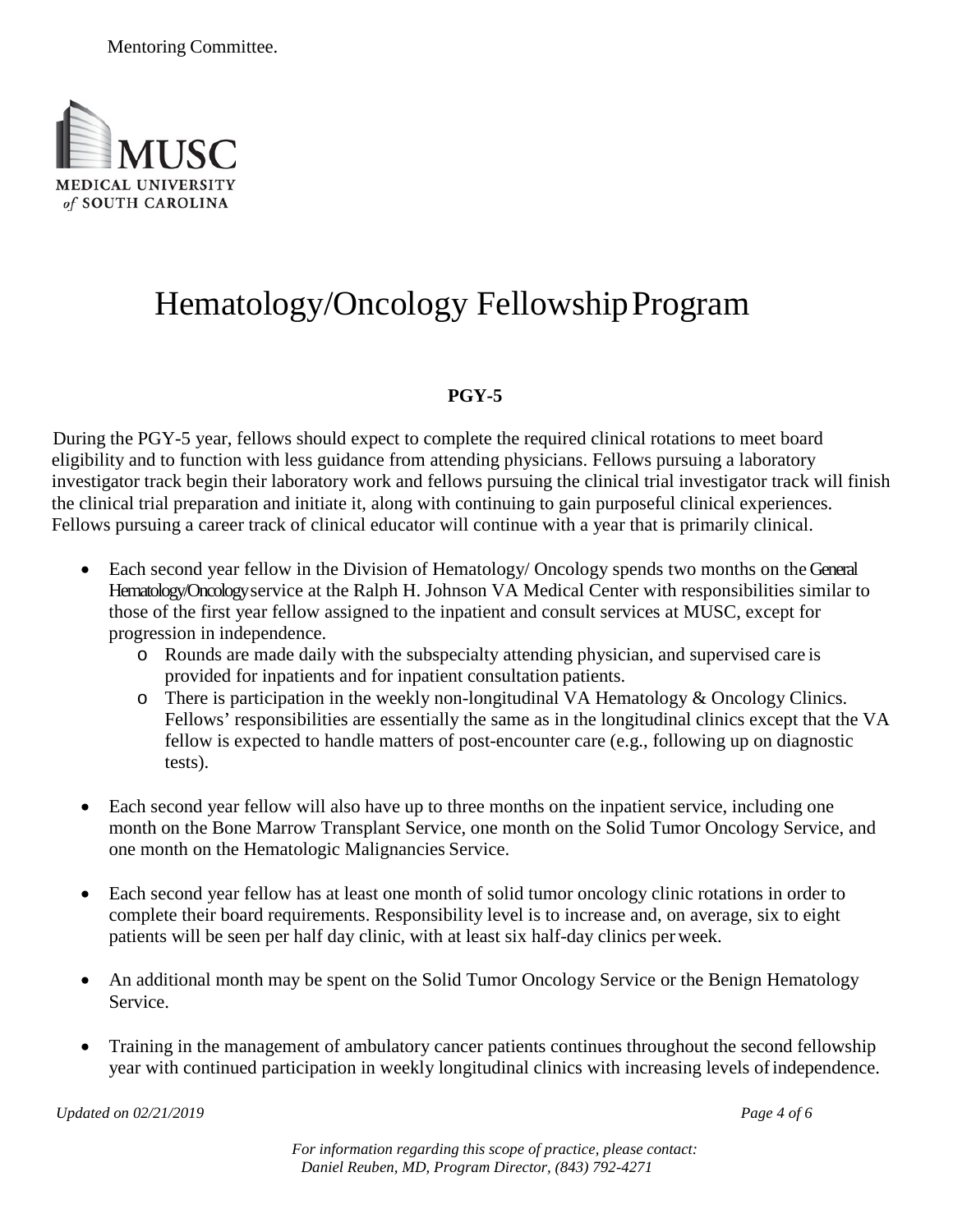

On average, at least six patients will be seen per half day clinic.

- Fellows pursuing the clinical investigator track and the clinical educator track will select elective clinical rotations in conjunction with the advice of their mentors, the program director and the assistant program director(s). These may include any of the above noted rotations, the outpatient BMT clinic, or other hematology and oncology related fields as approved by the program director.
- Night, weekend, and holiday on-call coverage for Division patients and for emergency consultations are the responsibility of an attending physician, inpatient services, and fellows covering the Benign Hematology Consultation Service, the Hematologic Malignancies Service, the Solid Tumor Oncology Service, and the VA General Hematology/Oncology Service.
- Responsibilities may change as determined by fellow needs and educational opportunities. Depending on these, activities described for PGY-4 and PGY-5 may be interchanged.
- Research projects are to be completed as supervised and assisted by the Fellowship ResearchCommittee